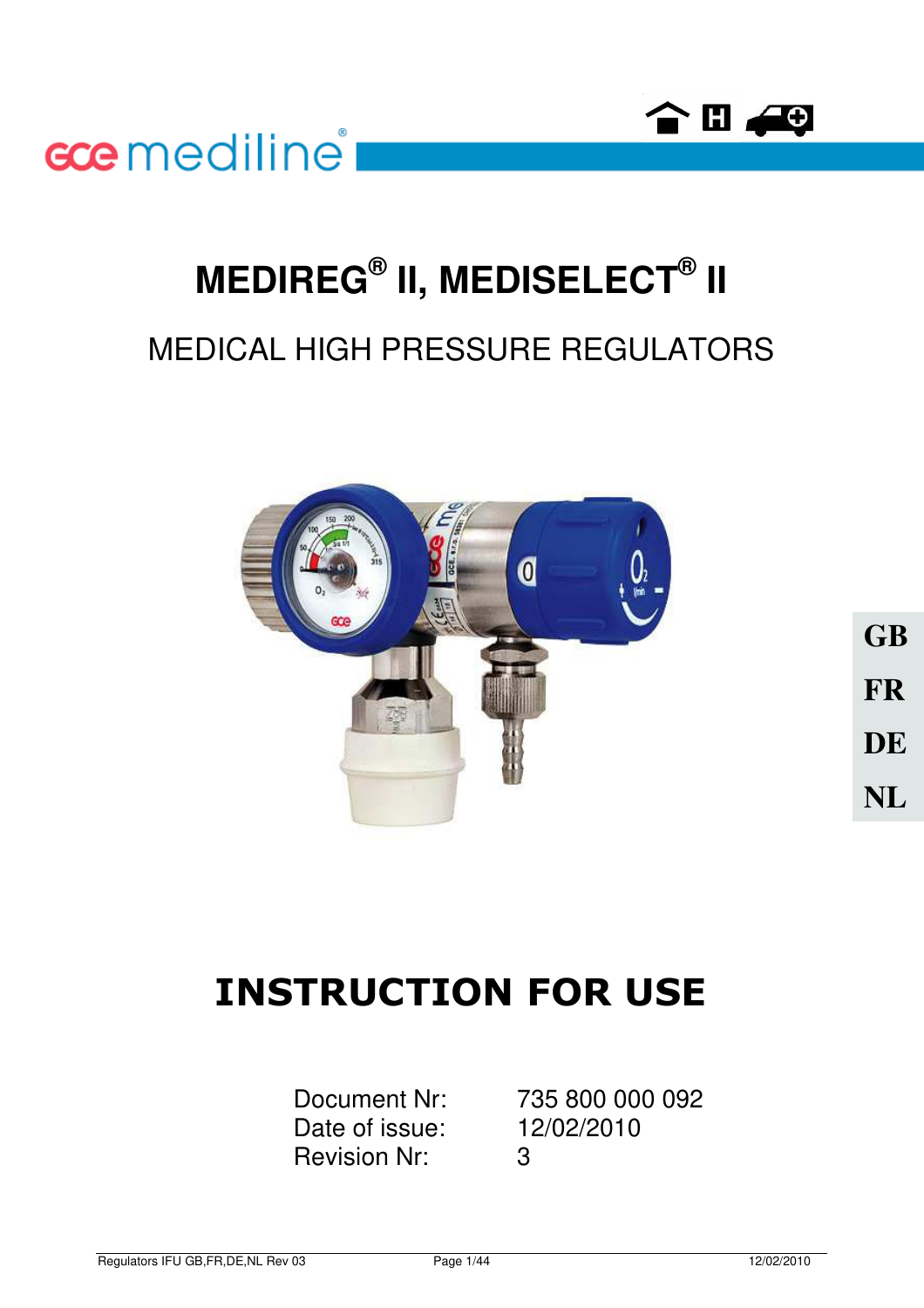## 1. Foreword

GCE Medical Regulators are medical devices classified as class IIb according to the Medical Device Directive 93/42/EEC.

Their Compliance with essential requirements of 93/42/EEC Medical Device Directive is based upon EN 10524-1 standard.

## 2. Intended use

GCE Medical Regulators are designed for use with high-pressure medical gas cylinders equipped with a medical cylinder valve. They regulate pressure and flow of medical gases to the patient. They are intended for the administration of the following medical gases in the treatment, management, diagnostic evaluation and care of the patient:

- oxygen;
- nitrous oxide;
- air for breathing;
- helium;
- carbon dioxide;
- xenon;
- specified mixtures of the gases listed.
- air or nitrogen to power surgical tools.
- 3. Operational, transport and storage safety requirements

|                                                                                                                                                                                                                         | <b>perations</b> | Transport                                  | Storage |
|-------------------------------------------------------------------------------------------------------------------------------------------------------------------------------------------------------------------------|------------------|--------------------------------------------|---------|
| Keep the product and its associated equipments away from<br>- heat sources (fire, cigarettes, ),<br>- flammable materials,<br>- oil or grease, (especially be carefull if hand cream is<br>used)<br>- water,<br>- dust. |                  | $\checkmark\quad\checkmark\quad\checkmark$ |         |
| The product and its associated equipments must be prevented<br>from falling over.                                                                                                                                       |                  |                                            |         |
| Always maintain oxygen cleanliness standards.                                                                                                                                                                           |                  |                                            |         |
| Use only the product and its associated equipments in well<br>ventilated area.                                                                                                                                          |                  |                                            |         |

Before initial use the product should be kept in its original packaging. GCE recommends use of the original packaging (including internal sealing bag and caps) if the product is withdraw from operation (for transport, storage).

Statutory laws, rules and regulations for medical gases, accident prevention and environmental protection must be observed.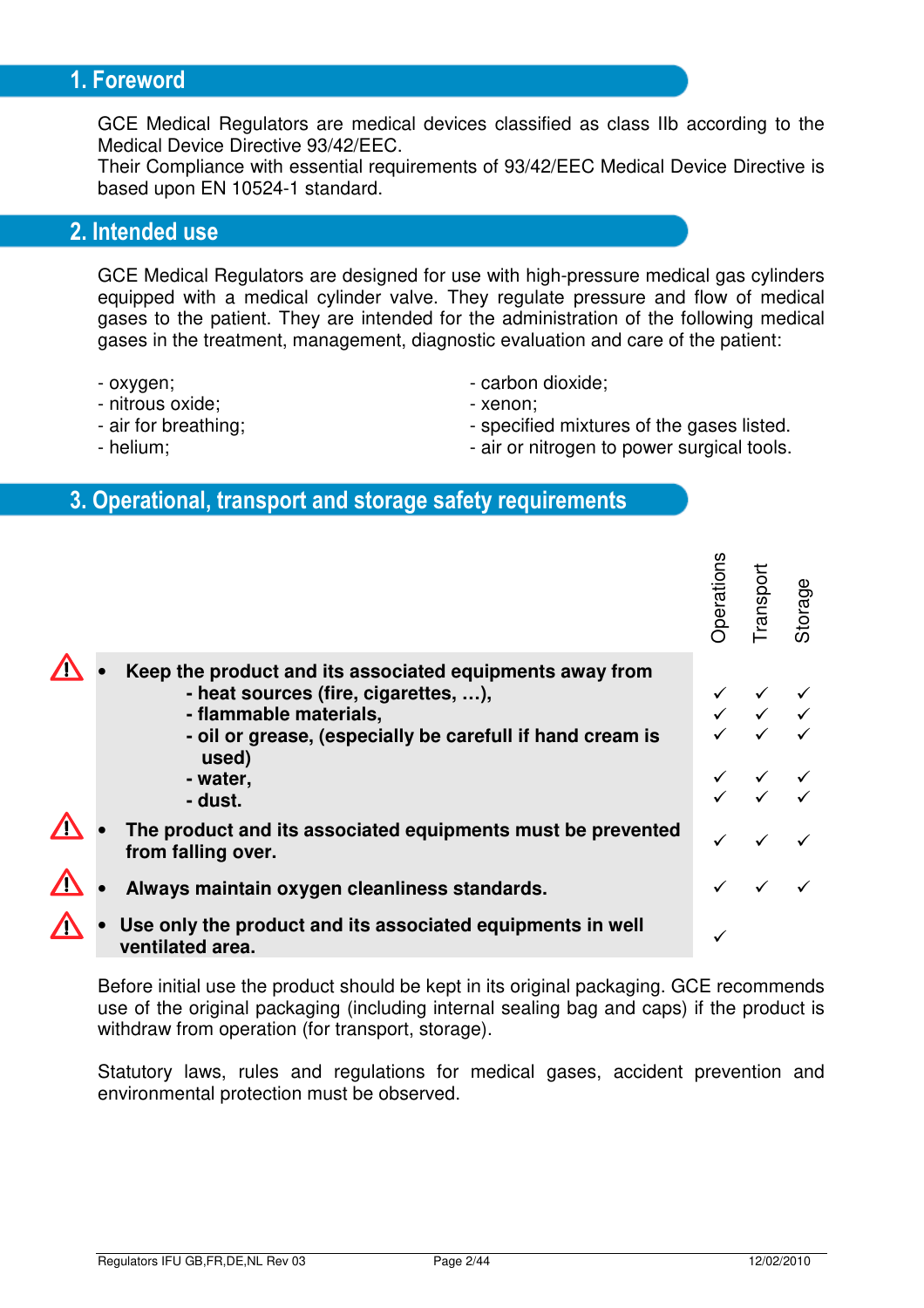

- $\Lambda$ • **In case of storage at a temperature below -20 °C, d o not operate the regulator until it has been allowed to increase its temperature to a minimum of -20 °C**
- ∧ • **At regulators intended for use with mixture of medical gases O2+N2O is lower operation temperature limit +5°C. During normal use the flow outlet and pressure outlet will sometimes have a frosty appearance. This is a normal physical reaction in the valve, due to that the gas is going from high pressure to low pressure (Joule Thompson effect). Ensure that all equipment that is connected to the valve by at least a 2 metre hose.**

## 4. Personnel instructions and training

According to Medical Devices Directive 93/42/EEC the product owner must ensure that all personnel handling the product are provided with the operating instructions & performance data and are fully trained to carry out that operation. Trainees need to be supervised by an experienced person.

#### **5. Product description**

The regulator acts as a pressure-reducer, gas from the cylinder valve passes through the pressure regulator to the user outlets.



(Typical configuration of MediSelect II regulator) (Configuration of MediReg II regulator with flowmeter)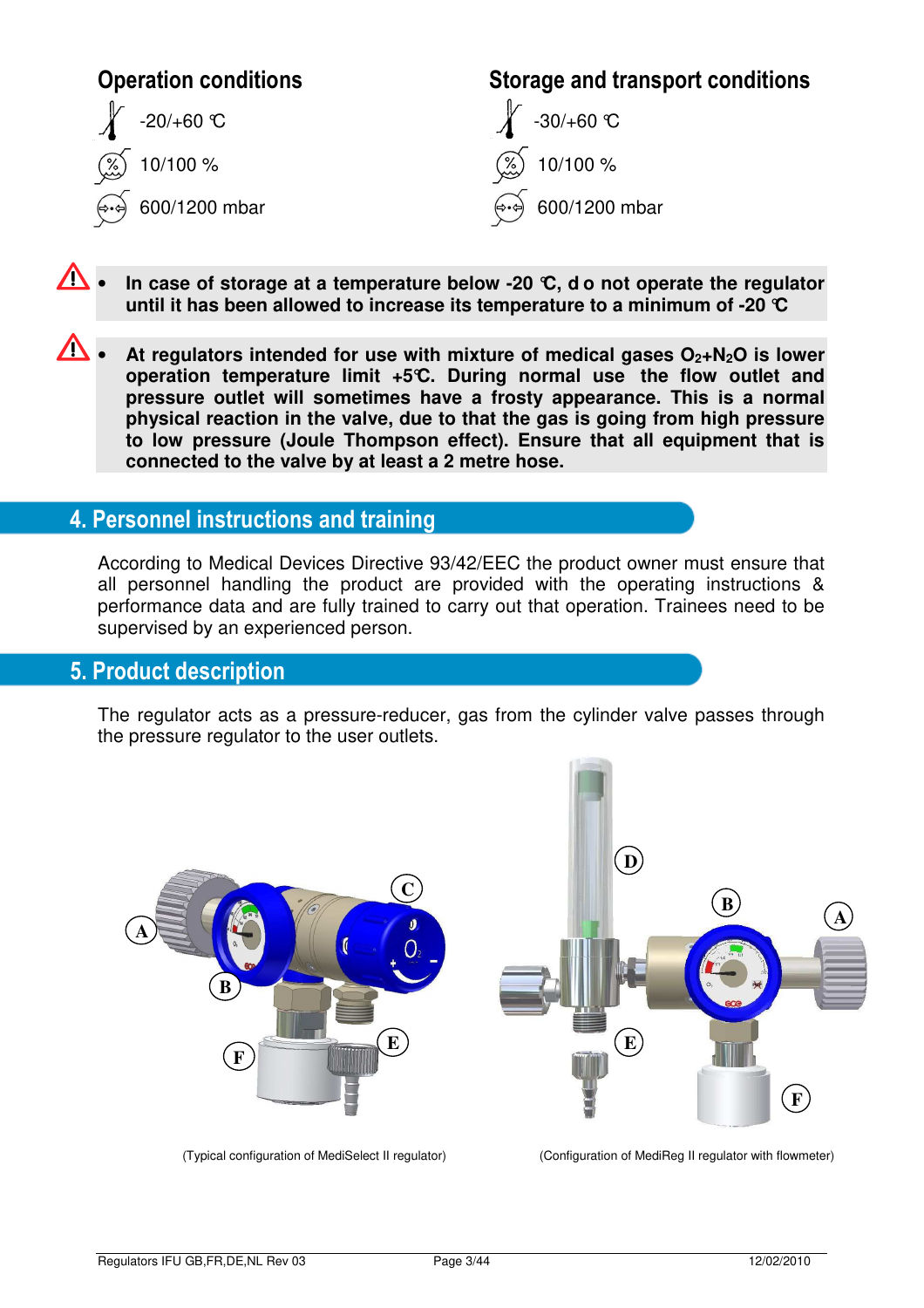## A - Inlet stem

Regulator is fitted to the medical cylinder valve by mean of an inlet stem. The stem can be bull nose type (male thread), nut type (female thread) or pin index type. The inlet stem includes a filter.

## B - Pressure gauge

A cylinder contents pressure gauge is provided to indicate the cylinder contents (the medical cylinder valve shut-off valve must be set to the ON position to allow the pressure to register on the gauge).

## C, D, E – Flow-metering device and flow outlet

GCE regulators can be supplied with a flow-metering device - flow control head "C" or flowmeter "D". This function is used to supply a gas flow (l/min) at atmospheric pressure directly to the patient through the flow outlet "E", e.g. through a cannula or a facemask.

The flow outlet "E" can be hose nipple (for cannula or mask) or outlet with thread (for humidifier).

## **F** - Pressure outlet

The regulator may be fitted with a pressure outlet. The pressure outlet is the outlet directly from the low-pressure chamber. Two types of the pressure outlet can be used:

Pressure outlet I - is fitted with a gas specific medical quick connector also called "quick coupler" . The user can connect another piece of equipment to this outlet with a gas specific male probe. The quick connector self seals when the male probe is disconnected. This outlet is for supplying gas at a controlled pressure to power medical devices, e.g. medical ventilator.

Pressure outlet II – is fitted with a threaded connector. The regulator with this type of pressure outlet shall be only an integral part of a medical equipment (e.g. emergency ventilators, anaesthesia devices, etc.)

#### • **If the regulator is fitted with two pressure outlets, do not use both of them at the same time. If you use both of them in the same time the performance of the regulator will not be according to specification (see appendix 1) !!!**

Note also that the product colour (especially flow control knob) might not be gas specific colour coded.

## **6. Operations**

## 6.1 Before use

#### **Visual Inspection before use**

• Check if there is visible external damage to the product (including product labels and marking) and on the gas cylinder. If it shows signs of external damages, remove it from service and identify its status.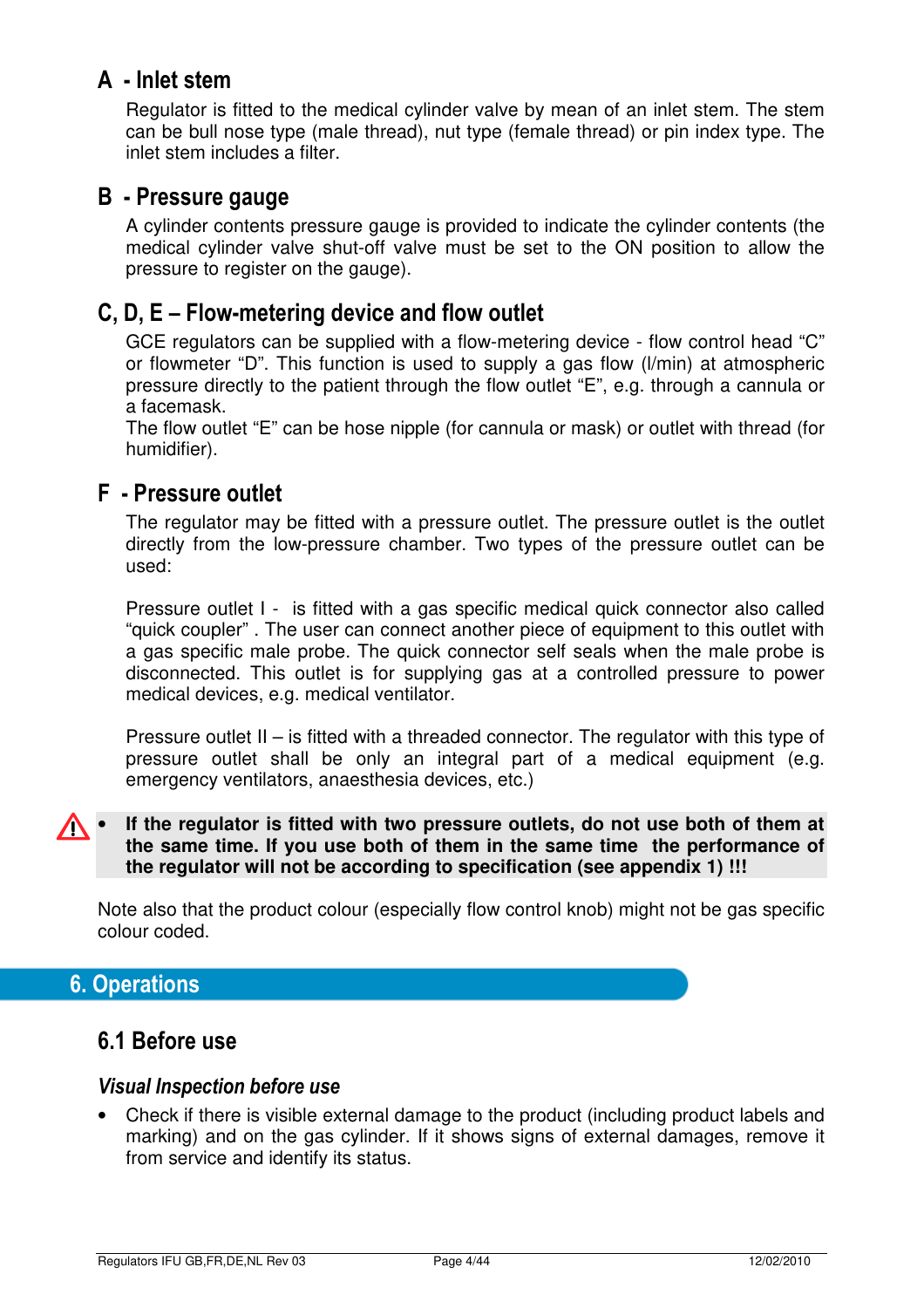- Visually check if the product or the medical gas cylinder is contaminated; if needed, for the regulator, use the cleaning procedure detailed in this section (if required for the cylinder, refer to the gas cylinder manufacturer cleaning recommendation).
- Check if the product service is due or that the total life time of the product and the gas cylinder has not been exceeded, (refer to GCE or owner's date coding system). If service or life time has been exceeded, remove the product (or the gas cylinder) from service & suitably identify its status.
- Ensure that the product inlet stem is compatible with the medical cylinder valve (gas/ thread type).
- Check the presence & the integrity of inlet stem seals / correct size of seal.
- **Remove caps from inlet and/or flow outlet. Keep caps in a safe place for reuse during transport or storage.**
- **The product is dedicated only for use with the gas specified on its labelling. Never try to use for another gas.**

#### **Fitting to medical cylinder valve**

• Secure the gas cylinder stand.

Screw connection (bull nose or nut type)

- Manually screw the bull nose or the nut onto the cylinder valve connector.
- Turn the regulator into the correct position for use and tighten the nut by hand do not use tools.

Pin index connection

- Position the pin-index over the cylinder valve with the pin(s) on the pressure regulator pointing towards the cylinder valve connector holes on the cylinder valve.
- Press the regulator inlet connection pins into the cylinder valve connector holes do not use force, otherwise the pins or holes may be damaged.
- Tighten the screw on the regulator onto the cylinder valve connector via the T-bar handle. Do not use tools.
- Position the equipment so that the regulator user outlets point away from personnel or patient.
- **Fitting the regulator with too high a torque to the cylinder valve may result in damage.**
- **During fitting to the cylinder valve, do not apply torque/load to any other parts of the product.**

#### Leakage check before use

- For regulators fitted with a flow-metering device, set the flow control knob on the "ZERO" position - Ensure the flow control knob engages correctly.
- Open the cylinder valve slowly by turning the hand wheel in anticlockwise direction approx 1 to 1½ turns.
- **Sudden opening of the cylinder valve could result in a danger of fire or**   $\sqrt{N}$ **explosion arising from oxygen pressure shocks. Insufficient opening of the cylinder valve could reduce actual flow delivered.**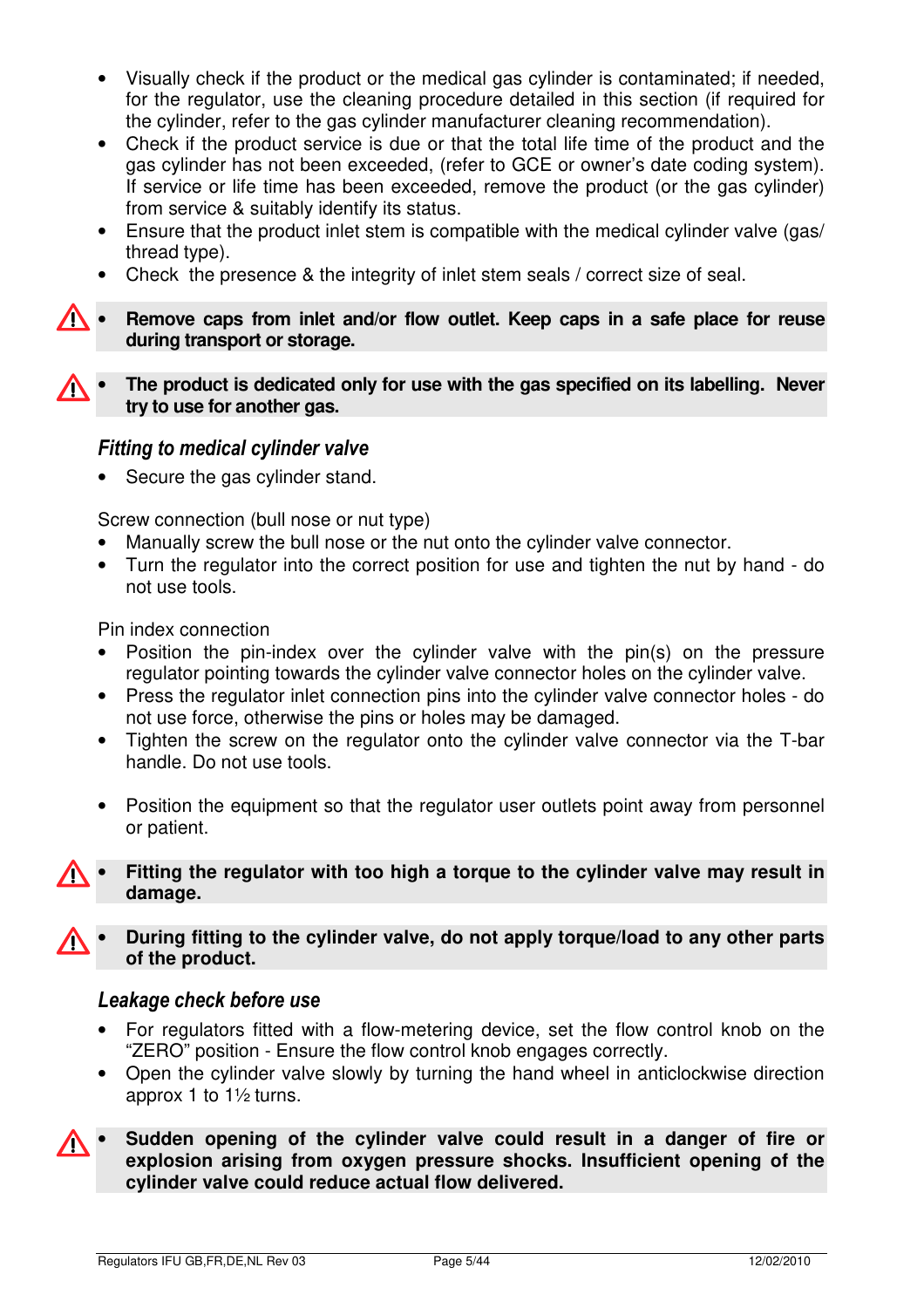- Visually check possible leakages:
- regulator inlet connection to cylinder valve
- pressure gauge to main body
- pressure relief valve vent hole(s)
- flowmeter (if any)
- Turn off the cylinder valve by turning the hand wheel in an clockwise direction to stop position. Do not use excessive force.
- **If any leakage is detected, use the procedure in chapter 6.3 and return the product**  W **to GCE for service.**

### **Functional checks before use**

- Ensure the flow control knob is on the "ZERO" position.
- Ensure the cylinder valve is open in the "ON" position.
- Check that the gauge indicates pressure/contents. If the pointer reaches the red area send the cylinder for the filling
- For regulators fitted with a flowmetering device check that there is gas flow at each setting (for instance, by listening for the sound of gas flow or checking presence of bubbles in a humidifier).
- Turn off the shut off cylinder valve by turning the hand wheel in a clockwise direction to the stop position. Do not use excessive force.
- Reset the flow control knob to on the "ZERO" position once the gas flow stops and the regulator is vented..
- For regulators fitted with a pressure outlet, ensure it is functional by connecting and disconnecting a male QC probe.

## 6.2 User outlet(s) connection & use

#### **List of recognised accessories**

To be connected to the flow outlet: Humidifiers, breathing masks or cannulas, gas savers, nebulizers.

To be connected to the pressure outlet: Flexible hoses, flow meters, Venturi suction ejectors.

- **At regulators fitted with pressure outlet together with ejector outlet don´t use quick coupler and ejector outlet in the same time. Especially when inlet pressure is bellow 50 bar it may negatively affect performance of the regulator.**
- $\sqrt{N}$ • **Before connecting any accessory or medical device to the regulator, always check that it is fully compatible with the product connection features & the product performances.**

#### **Pressure outlet connection**

*Pressure outlet I* 

- Ensure the male quick coupler is compatible with the pressure outlet feature.
- Connect the male quick coupler.
- Check if the male quick coupler is fully engaged.
- **Regulator with threaded connector as pressure outlet shall be only an integral part of medical equipment. Do not use it for other purposes!**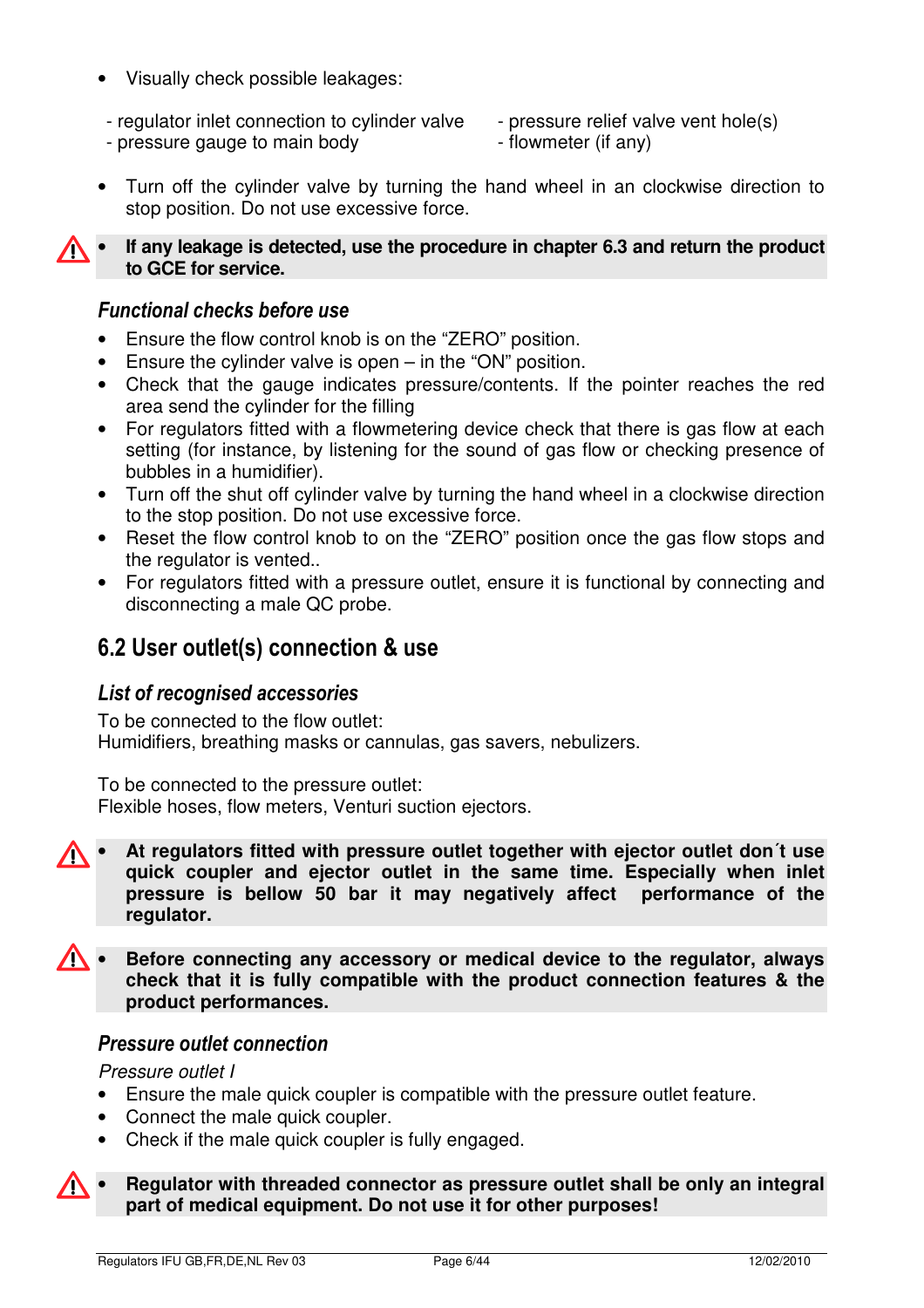#### *Pressure outlet II*

- Ensure the counterpart is compatible with the pressure outlet features.
- Screw the counterpart.
- Check the counterpart is fully screwed.
- **When is pressure outlet used by medical product with high flow consumption (for example lung ventilator with request of source flow 100 l/min at minimal pressure 2,8 bar) check the required capacity of source device with regulator pressure outlet performance listed in appendix 1. To obtain enough performance of the regulator is recomended replace cylinder when gauge reach the red area.**

#### **Flow outlet connection**

• **When connecting any accessory to the flow outlet make sure that it is not**  ∕∖ **connected to the patient before operating the product.** 

- Ensure the hose/humidifier is compatible with the flow outlet feature.
- Push the hose onto the regulator flow outlet/outlet for humidifier.
- Ensure the hose/humidifier is well engaged.

#### Use of product through the flow outlet (Flow setting)

- Ensure that the flow control knob is on the ZERO position.
- Ensure that the accessory is connected to the flow outlet.
- Slowly open the cylinder valve by turning the hand wheel in anticlockwise direction approx 1 to 1½ turns.

• **Sudden opening of the cylinder valve could result in a danger of fire or**   $\sqrt{N}$ **explosion arising from oxygen pressure shocks. Insufficient opening of the cylinder valve could reduce actual flow delivered.** 

- Set the flow control knob on the required one of the available flow rates.
- **Always ensure that the flow control knob has engaged and not placed**   $\sqrt{N}$ **between two settings otherwise the flow selector will not deliver the correct flow of medical gas.**
- **Do not try to apply an excessive torque on the flow control knob when it stops on the maximum flow position or in zero position.**
- **The oxygen flow rate must be prescribed and administered by a clinically trained user.**

After completion of the therapy

- Turn off the cylinder valve by turning the hand wheel in a clockwise direction to stop position. Do not use excessive force.
- Vent gas pressure from downstream equipment.
- Reset flow control knob on the ZERO position when gas venting has ceased.
- Disconnect the tube/humidifier from the flow outlet.

#### Use of product through the pressure outlet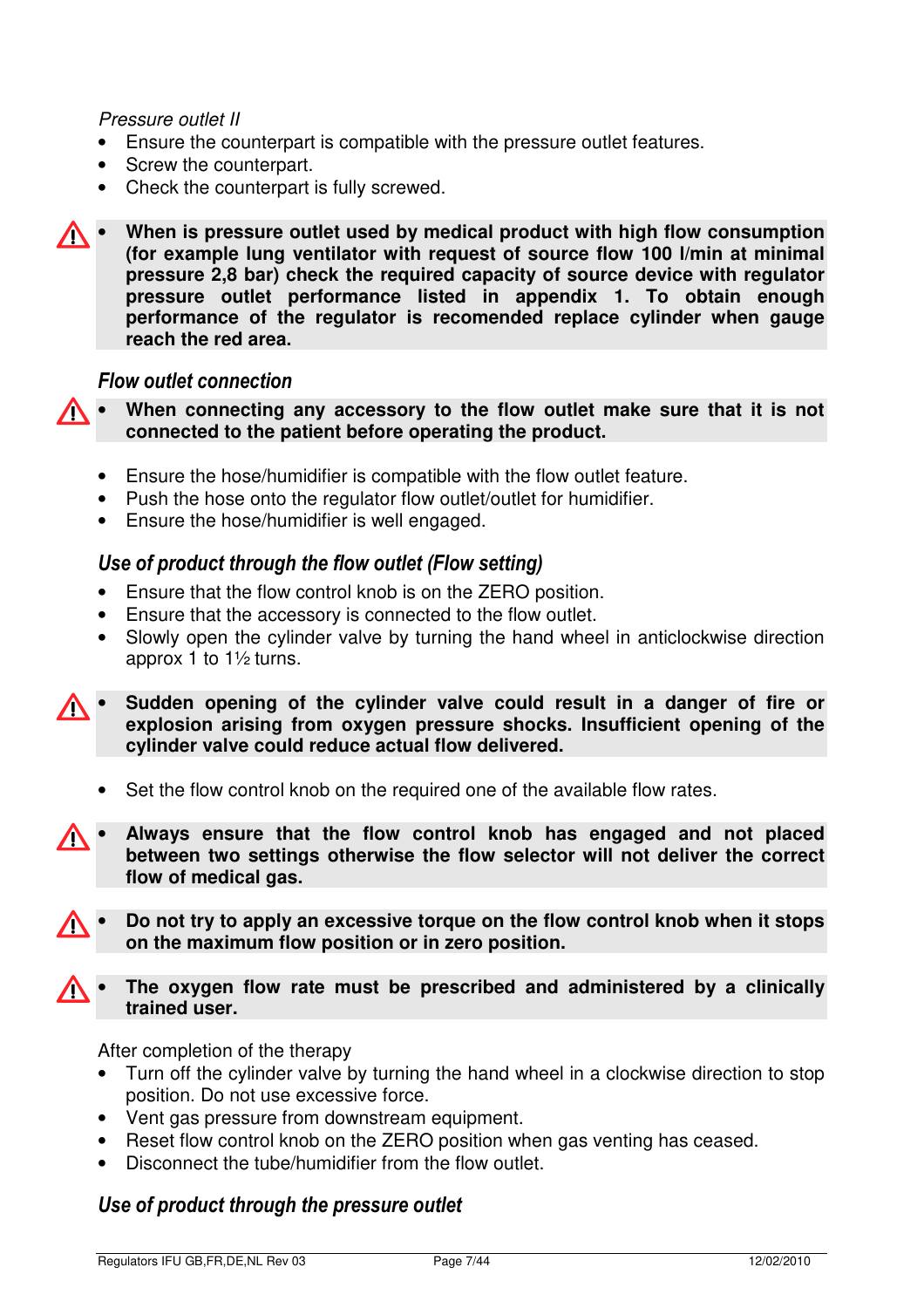- Ensure that the flow control knob is on the ZERO position (if any).
- Ensure the accessory IS NOT connected to the pressure outlet.
- Slowly open the cylinder valve by turning the hand wheel in anticlockwise direction approx 1 to 1½ turns.

• **Sudden opening of the cylinder valve could result in a danger of fire or explosion arising from oxygen pressure shocks. Insufficient opening of the cylinder valve could reduce actual flow delivered.** 

• Connect the accessory to the pressure outlet.

After completion of the therapy

- Turn off the cylinder valve by turning the hand wheel in a clockwise direction to the stop position. Do not use excessive force.
- Vent gas pressure from downstream equipment.
- Disconnect the male QC probe from the pressure outlet.

## 6.3 After use

- Turn off the cylinder valve by turning the hand wheel in a clockwise direction to the stop position. Do not use excessive force.
- Reset the flow control knob on the "ZERO" position when the gas venting has ceased (valid for version with flow-metering device only).
- Ensure the pressure gauge does not show any residual pressure.
- Remove connections from user outlets.
- Refit pressure outlet and flow outlet protection caps. Before refitting the caps, ensure they are clean.

## 7. Cleaning

Remove general contamination with a soft cloth damped in oil free oxygen compatible soapy water & rinse with clean water.

Disinfection can be carried out with an alcohol-based solution (spray or wipes).

If other cleaning solutions are used, check that they are not abrasive and that they are compatible the product materials (including labels) and gas.

#### • **Do not use cleaning solutions containing ammonia!**

• **Do not immerse in water or any liquid.** 

• **Do not expose to high temperature (such as autoclave).**

#### 8. Maintenance

## 8.1 Service and Product Life time

#### Serial number and date of production

Form of nine digit serial number stamped on the product is following: YY MM XXXXX YY: year of production MM: month of production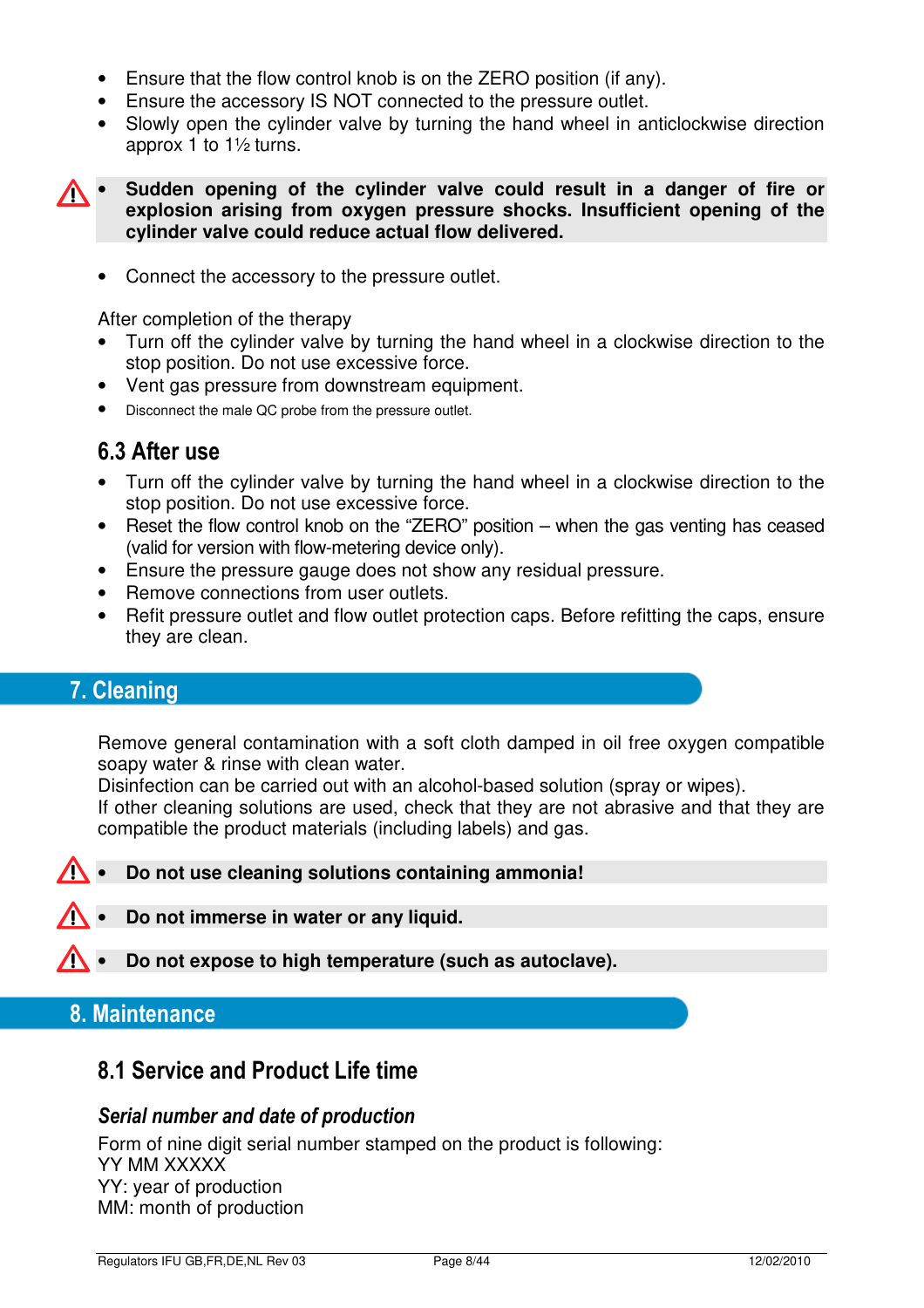*Example: serial number 090300521 shows the regulator produced in March 2009, with sequence number 521.*

#### **Service**

GCE recommend that a product *Periodic inspection* is undertaken every year to check proper functionality of the regulator.

GCE recommend that after 5 years of operation an *Overall maintenance* function is undertaken. This maintenance consists of preventive maintenance operations, replacement of critical components and re-testing of the product. *Overall maintenance* shall be carried out by GCE authorised person only.

. It should not be assumed that the Periodic Inspection and Overall Maintenance period recommended by GCE cover every safety procedure or practice required by local regulations or statutory requirements, or that abnormal or unusual circumstances may not warrant or suggest further requirements or additional procedures.

#### Life time

Maximum life time of the product is 10 years.

At the end of the product's life time, the product must be withdrawn from service. The owner shall put in place a relevant procedure to ensure the product cannot be used again.

## 8.2 Repairs

#### Repairs

Repairs activities cover the replacement of the following damaged or missing components:

- Inlet stem,
- Flow-metering device,
- Gauge,
- Piston,
- Pressure relief valve.
- Quick coupler.

The repairs shall be carried out by a GCE authorised person only.

Any product sent back to a GCE authorised person for maintenance shall be properly packaged. The purpose of the maintenance has to be clearly specified (repair, overall maintenance). For product to be repaired a short description of fault and any reference to a claim number might be helpful.

Some repair activities concerning to the replacement of the damaged or missing components can be carried out by the owner of the product. The following parts can be replaced only:

• Caps.

- Hose nipple (including o-ring).
- Flow knob and stickers,
- Inlet stem o-ring.

#### • **Contact our customer service for appropriate component number**

• **All labels on the equipment must be kept in good, legible condition by the owner and the user during the entire product life time.**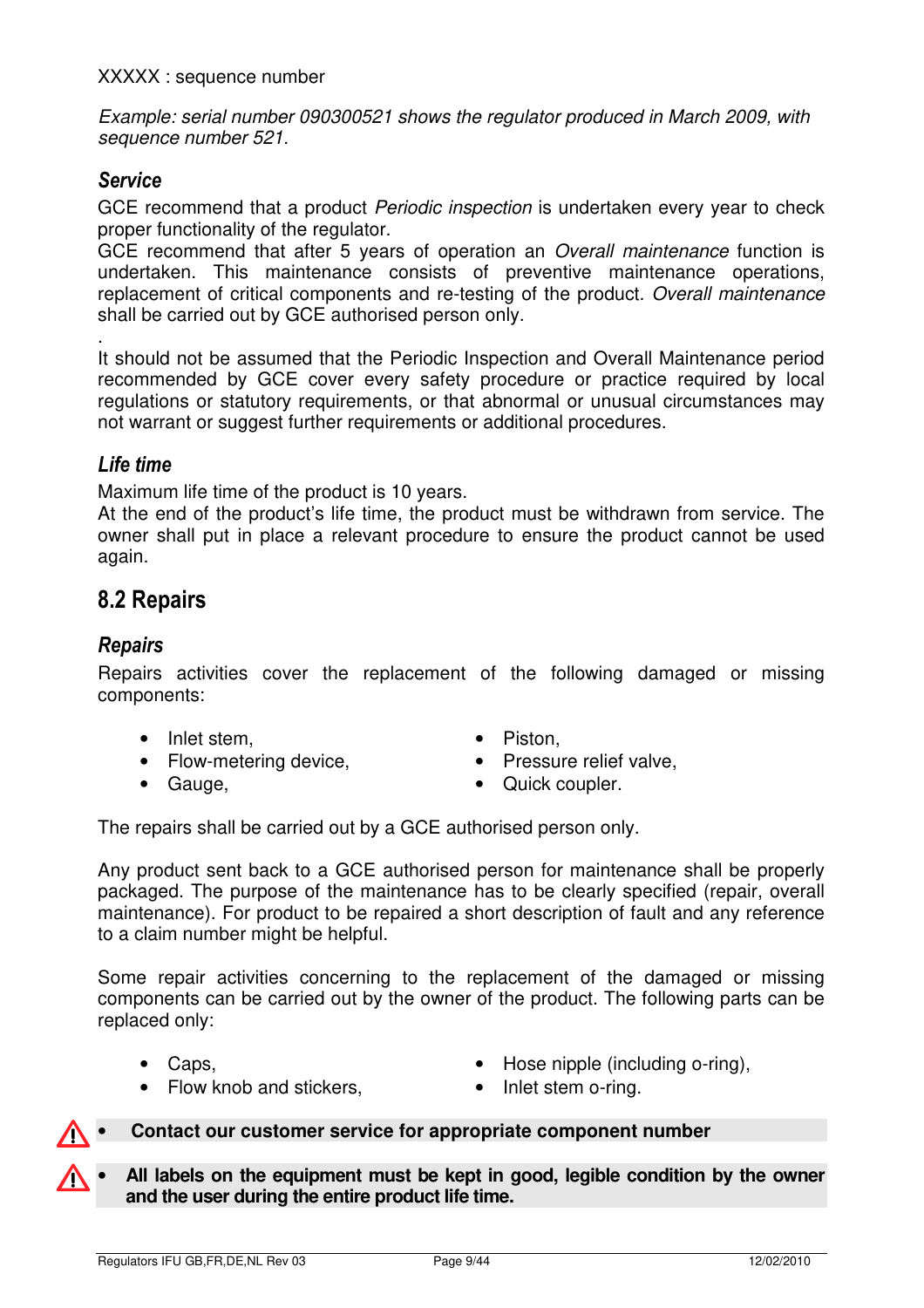• **All seals and o-rings must be kept in dry, dark and clean environment by the owner and the user during the entire product life time.** 

#### • **Use only original GCE components!**

## 9. Glossary



## 10. Warranty

GCE guarantees the regulator for one year or in accordance with statutory warranty rights, from date of delivery, against faulty design, material & workmanship. GCE shall not be liable for loss of production, loss of profit or any other consequential

damage or indirect loss. In the event of any fault in the goods due to defective design, materials or workmanship, our liability is limited to replacement of these goods, provided that written notification is given to GCE within three months of the date of delivery or